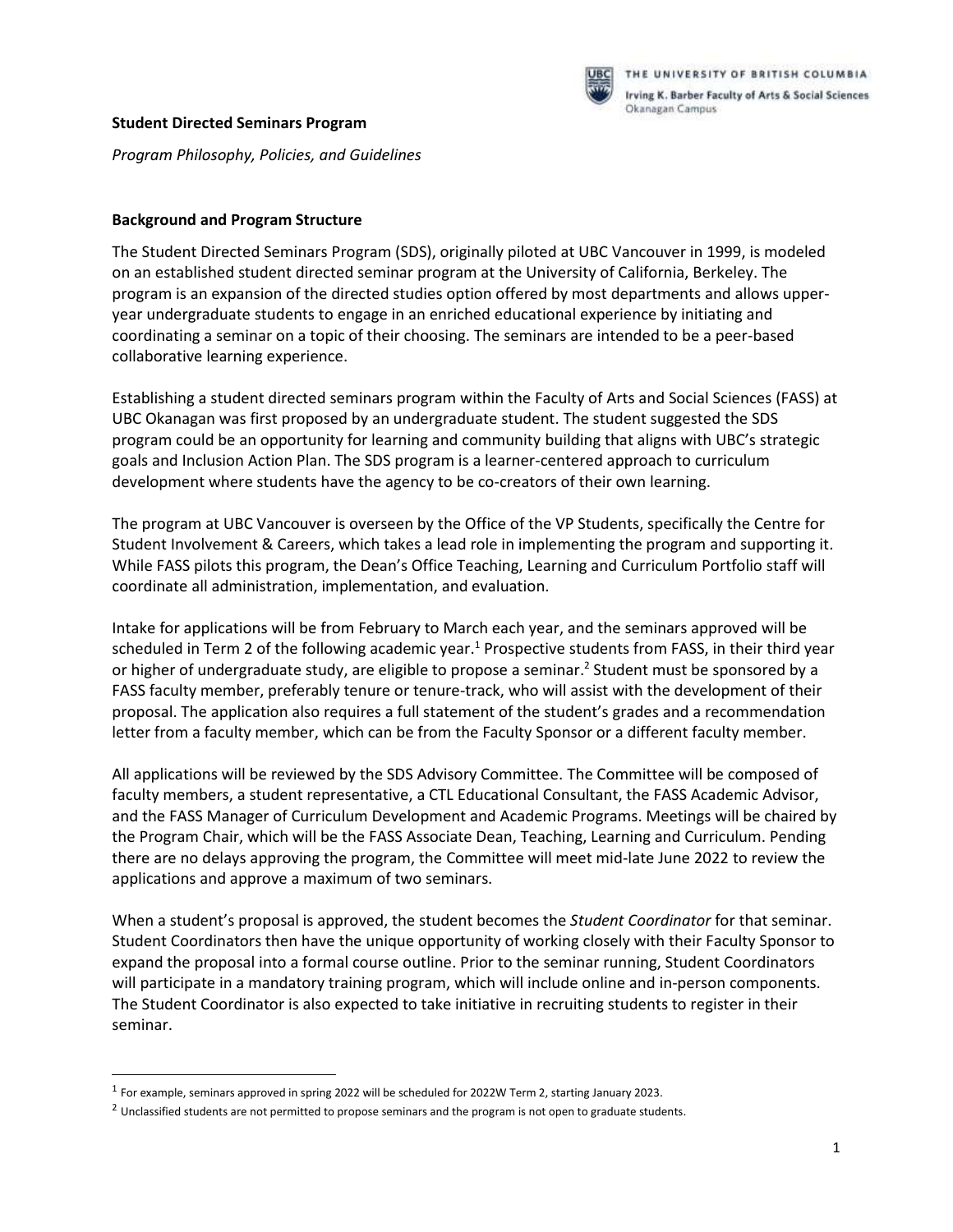### **Seminar Selection Criteria**

The Advisory Committee will base their approvals on four core criteria:

# **1. Quality and Development of Proposal**

- $\circ$  This includes ensuring that proposals be original in topic (i.e. is not currently offered at UBCO and has not been previously been an SDS). Proposals must demonstrate a rationale/need for this seminar and outline the gap in curriculum that this seminar would fill.
- $\circ$  Proposals need a level of depth and integration of material that reflects a 300- or 400-level seminar, with appropriate readings, assignments, and academic work that allows for integration and application of knowledge beyond simple recall of information.
- $\circ$  There must be a strong emphasis on discussion amongst participants, and flexibility in syllabus for revision. Seminars that emphasize a shared role that participants will take in the class are often more successful.
- o Grading can be done in many different ways, but there is a strong preference for peergrading. Faculty sponsors may grade some academic work, but peer-marking can be a valuable part of the peer-guided learning experience.

# **2. Suitability of the Student to Coordinate a Seminar**

- o The Advisory Committee looks for a number of things, including:
	- Motivation and a capacity for self-learning;
	- Clear understanding of the Student Coordinator's role as a facilitator, not an instructor;
	- Demonstrated ability to work independently and think critically;
	- Aspirations for a career in teaching, or pursuing graduate school;
	- Experience working in teams, inspiring others.

# **3. Student's Grades and Academic Qualifications**

 $\circ$  Administrative staff will pull a copy of an applicant's grades when preparing the package of submissions for the Advisory Committee to review. There is no minimum average to coordinate a seminar, but students' past course topics, overall grades in similar courses and performance in the most recent year are closely considered.

# **4. Faculty Recommendation Form**

 $\circ$  Faculty recommendations are sent directly to [fasscurriculum.ubco@ubc.ca,](mailto:fasscurriculum.ubco@ubc.ca) which means applicants do not always have the opportunity to see these recommendations. This hopefully allows faculty to be honest about their reservations or commendations of the student. The recommendation form is not required to be from the faculty sponsor, as a student may have another faculty member that can speak more to their suitability to facilitate a seminar.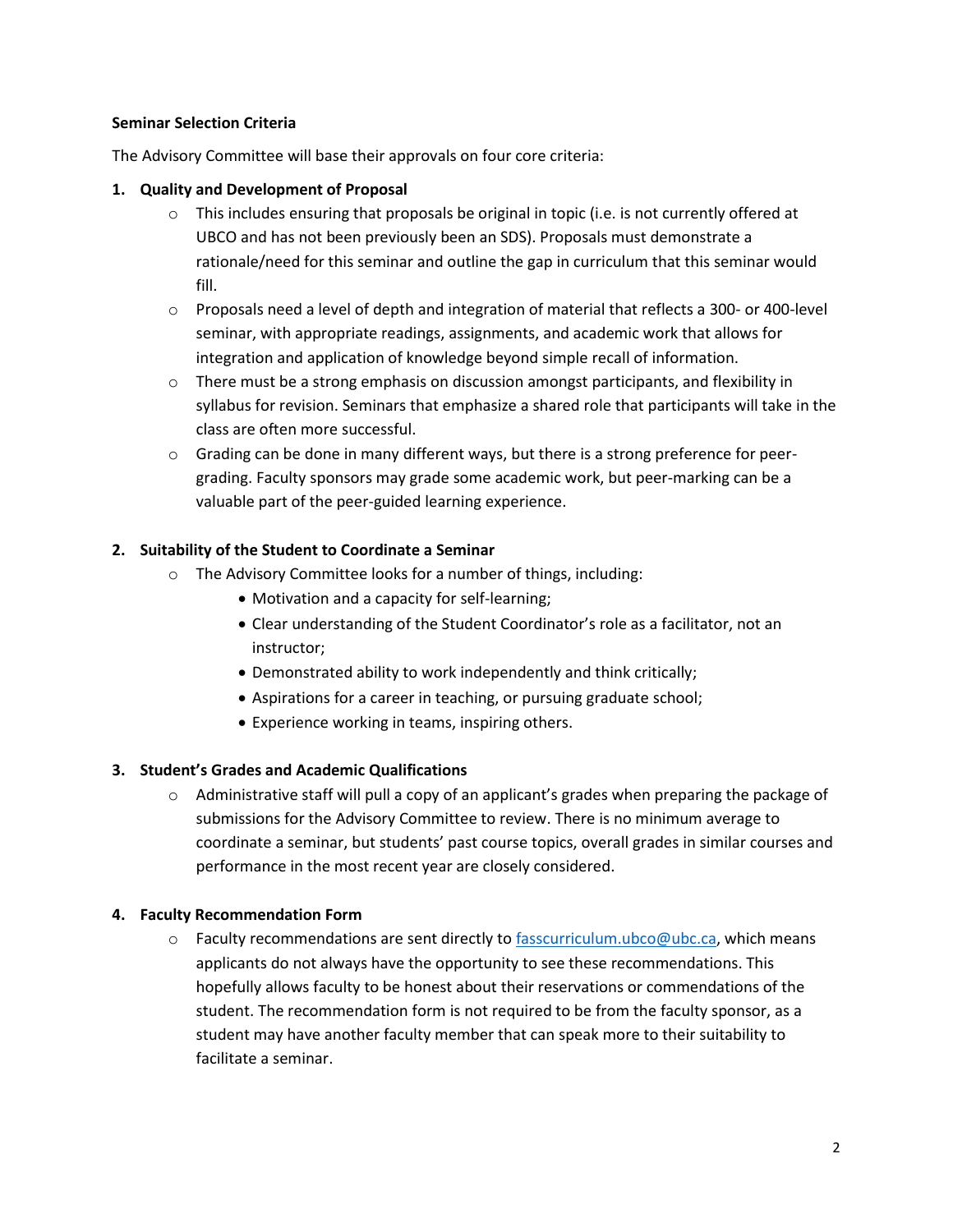### **Academic Rigor**

Academic rigor of the student directed seminars is ensured through three core groups of people associated with each seminar:

- **1. Faculty Sponsor:** Faculty sponsors are tenured or tenure-track faculty members tasked with ensuring the academic rigor of their sponsored seminars. They do so by assisting coordinators on seminar development, and by signing off on all grades at the end of the semester. Faculty sponsors may also assist in grading. The Advisory Committee asks that faculty sponsors only sponsor those coordinators who they believe to have the intellectual capacity to run an academically rigorous and successful seminar.
- **2. Advisory Committee:** The Committee reviews all proposals and may ask for further documentation (e.g., preliminary syllabus) if it is concerned that the level of academic rigor required for a seminar may not be reached. The Advisory Committee trusts that all faculty sponsors are fully supportive of the seminars they have sponsored, and will defer to the sponsor in matters related to academic rigor. That being said, all proposals approved by the Committee are deemed to have sufficient and necessary potential for the fulfillment of the program's academic requirements.
- **3. Coordinators:** The coordinators who apply to the student directed seminar program are usually highly-motivated students, with a keen interest in and a desire to maintain a certain academicallyenriched learning environment for their peers. The program has often seen many of its coordinators go on to pursue graduate-level work in their student-directed seminar topics. All coordinators go through training to ensure they understand the various academic commitments they must fulfill during the duration of their seminar.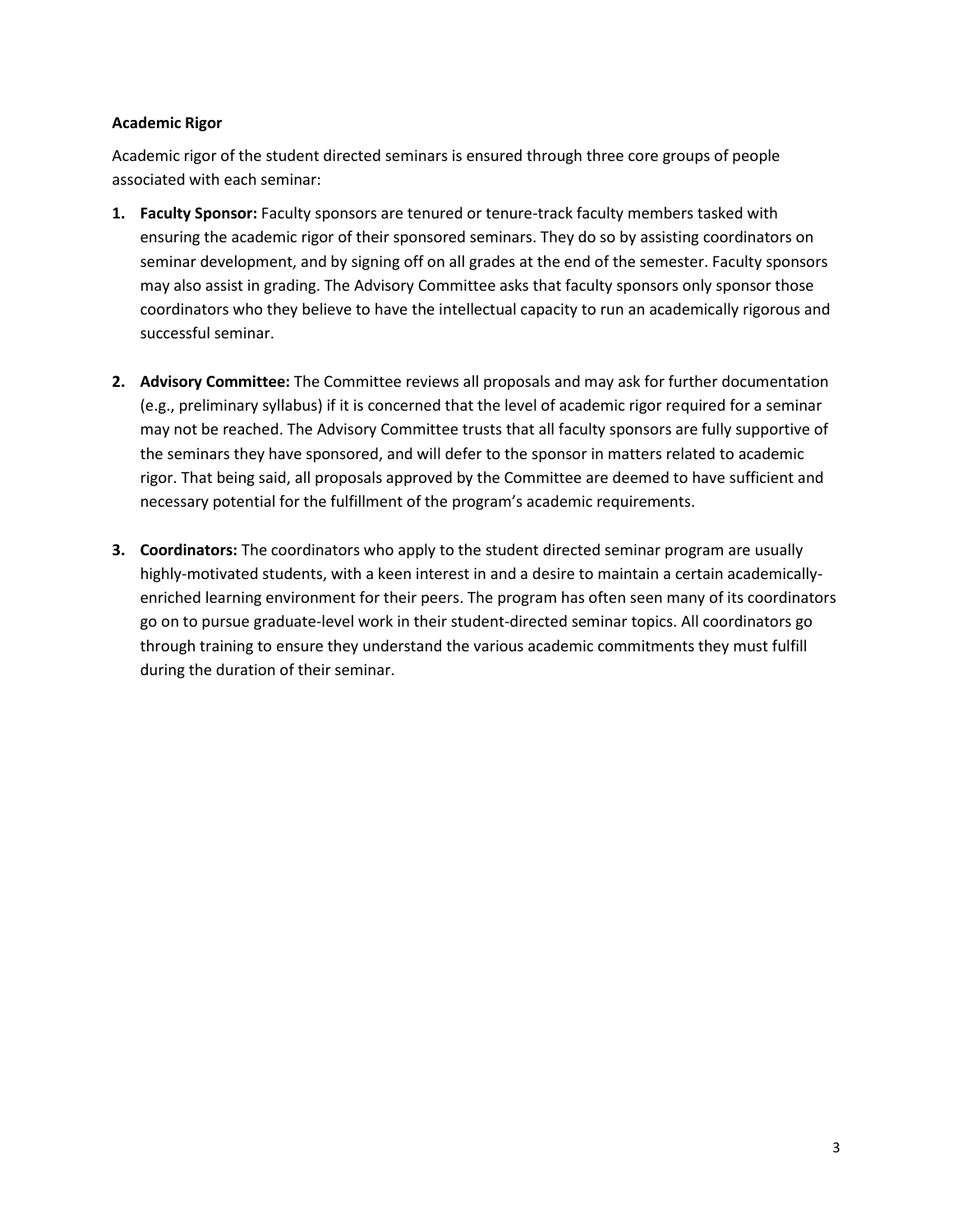#### **Proposal Review Results**

Proposals fall into one of two categories following the Advisory Committee proposal review:

- **1. Approved:** The seminar is fully approved to move ahead. The Committee believes that both the student coordinator and their proposed topic have strong potential for success and the course will meet both the expectations around academic rigor and fill a need within the UBC curriculum. The proposal is well conceived, reflects a strong approach to building relevant academic assignments, has a good sense of proposed grading structure, and demonstrates a clear class plan and set of academic readings. The proposal is exceptionally well written and has achieved an excellent balance between structure, clarity and flexibility.
- **2. Not Approved:** In this case, the Committee has significant concerns or reservations about the quality of the proposal, academic rigor, and/or the suitability of the student coordinator to lead the seminar. There is not enough information and thought in the proposal to support the idea and the proposal does not reflect the level of thinking, preparation, and planning expected for a successful seminar.

*UBC Vancouver's review process also includes "conditional approval" and "resubmission". Because FASS only plans to approve a maximum of two seminars in the first year these additional results categories are unnecessary at this time. The results categories will be reconsidered as the program grows, or depending on the quality of applications received.*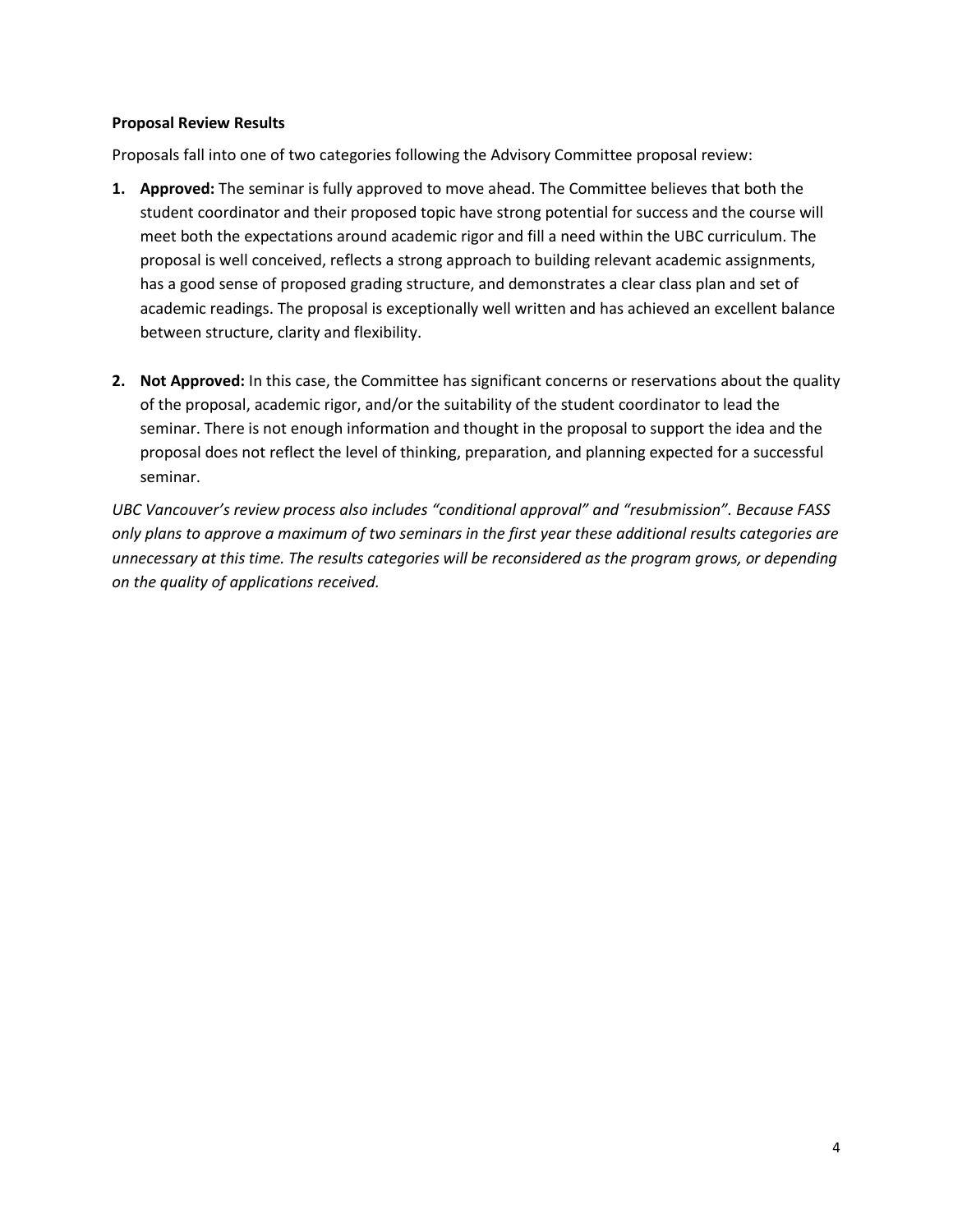### **Roles and Responsibilities**

- **1. Faculty Sponsor:** Faculty sponsors are tasked with ensuring the academic rigor of the studentdirected seminar they sponsor. As such, faculty sponsors should only sponsor those coordinators who they believe have the capabilities and capacities to run successful seminars. A faculty sponsor's role encompasses many duties including, but not limited to:
	- o Ensuring academic rigor;
	- o Signing off on final grades;
	- o Resolving grade and academic-related disputes during the seminar's duration;
	- o Providing 'approval' on topics, grading schemes and syllabus;
	- o Assisting with the seminar development (e.g., rubrics, assessments, etc.).

To ensure faculty sponsors have the capacity to fully participate and commit to this innovative learning experience, it is preferred they be tenured or on tenure-track. Faculty sponsors that are not tenured or tenure-track will be considered on a case-by-case basis. The faculty sponsor role is voluntary.

- **2. Program Chair:** The SDS Program Chair for the FASS program will be the Associate Dean, Teaching, Learning and Curriculum. The Chair leads the Advisory Committee and is the primary contact for staff in the administration and coordination of the program. The responsibilities and role of the Chair include:
	- $\circ$  Advising the program staff in making academic decisions about the program, to ensure the program meets the academic regulations of the University and is providing highquality educational experiences for students. This includes advising on aspects of program strategy, seminar enrolment and registration, working with departments and problem solving various academic issues as they arise.
	- $\circ$  Responding to any issues of academic misconduct by working with the respective faculty sponsor, the student coordinator, and the department of the course to support resolution of the issue through processes outlined by the Faculty.
	- $\circ$  Advising on the continued recruitment and revitalization of a strong-cross functional Advisory Committee that broadly represents the range of seminar disciplines.
	- $\circ$  Chairing the Advisory Committee meetings, which are typically held twice a year, once in the fall to discuss emerging program development, and once in late April to undertake the yearly proposal review.
	- $\circ$  Attending a portion of student coordinator training to help prepare coordinators to undertake peer-grading.
	- o Hosting 2-3 small orientation sessions for new faculty sponsors to outline the role of a faculty sponsor and answer any questions.
- **3. Advisory Committee:** The Advisory Committee reviews all SDS applications, and will approve a maximum of two seminars in the first year of the program. The Advisory Committee's role is to ensure the academic rigor of the program by selecting only those proposals for approval that fulfill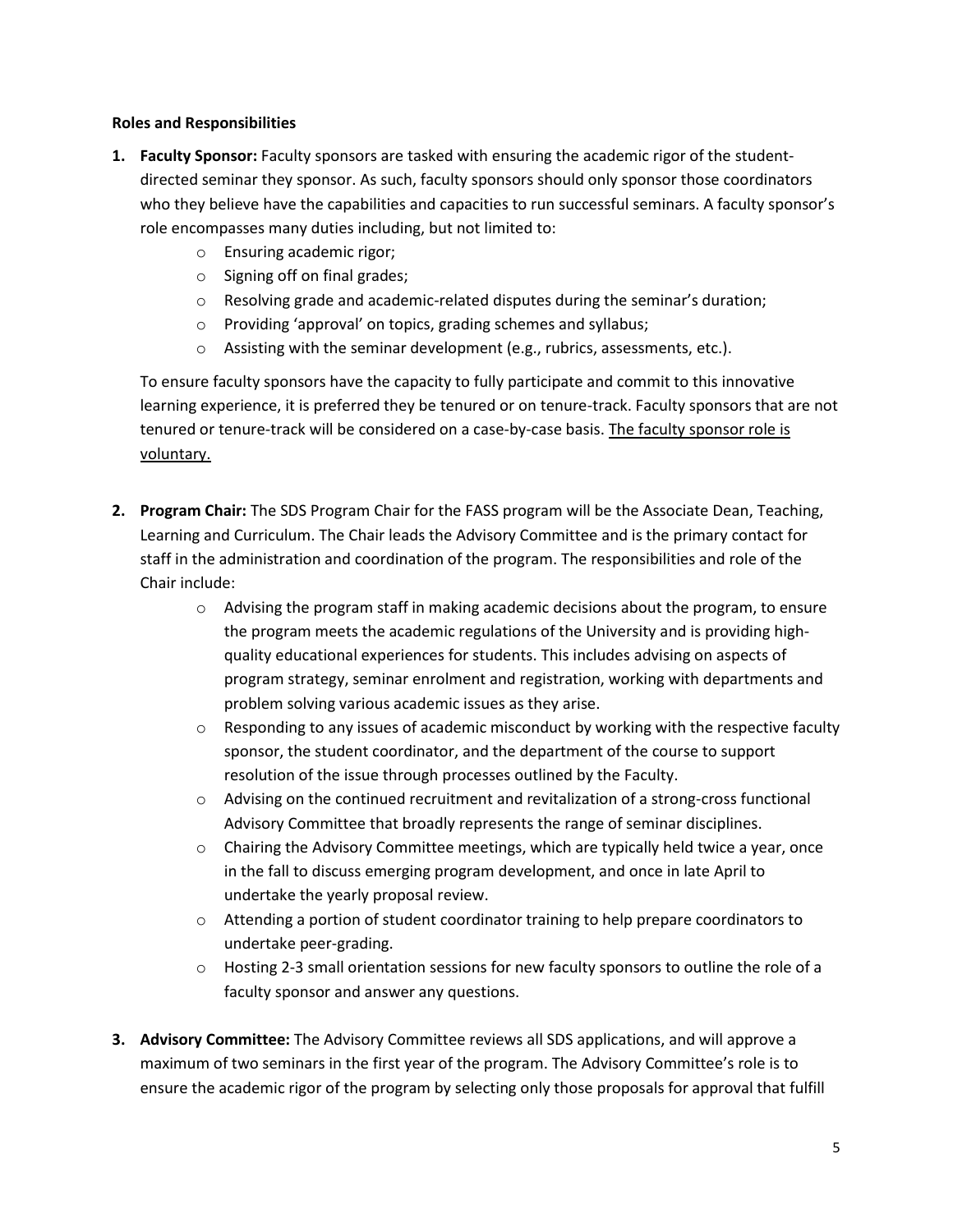the program's requirements. Proposals are not allowed to proceed without the Committee's approval. The faculty members on the Committee also help to build strategy for the program, ensure the program meets academic policy on campus, and helps to further develop the full scope of the program. This may also include resolution of issues that arise throughout the term, setting guidelines or policies, and promoting the program within their department.

The composition of the Advisory Committee will be as follows:

- o Program Chair (FASS Associate Dean of Teaching, Learning and Curriculum)
- o 4 faculty members, 1 from each FASS department
- o FASS Academic Advisor
- $\circ$  FASS Student Representative (in subsequent years this will be a former SDS Coordinator)
- o Educational Consultant from the Centre for Teaching and Learning
- o FASS Curriculum Development and Academic Programs Manager
- **4. FASS Teaching, Learning and Curriculum Portfolio:** The faculty's Manager, Curriculum Development & Academic Programs and the Coordinator, Curriculum, Awards, Academic Programs oversee the day-to-day operations of the SDS Program. Their tasks include, but are not limited to:
	- o Being the primary contact for the program;
	- o Facilitating the application process;
	- o Providing support to student coordinators and faculty sponsors;
	- o Supporting the training for student coordinators;
	- o Coordinate orientation sessions for faculty sponsors;
	- o Liaise with FASS departments and Enrolment Services to schedule seminars;
	- o Coordinates seminar visits and sharing feedback to Coordinators;
	- o Coordinates the evaluation process for SDS courses.
- **5. Student Coordinator:** Coordinators are not instructors, but are peers and facilitators in a peerlearning environment. The Coordinator's role is to develop, manage, and run the seminar with assistance from their faculty sponsor and fellow peers. Coordinators oversee the processes of the seminar and create a space for peer-directed learning. Students are allowed to coordinate a maximum of one SDS during their degree.
- **6. Participants:** SDS Participants are co-learners in a peer-guided environment, and are expected to have a considerable role in finalizing the seminar's syllabus and taking on some facilitation responsibility. Like coordinators, participants are upper-year undergraduate students with a high degree of motivation for self-learning. Furthermore, participants are expected to participate in peerreview grading and other such seminar processes. Students are allowed to participate in a maximum of two SDS during their degree.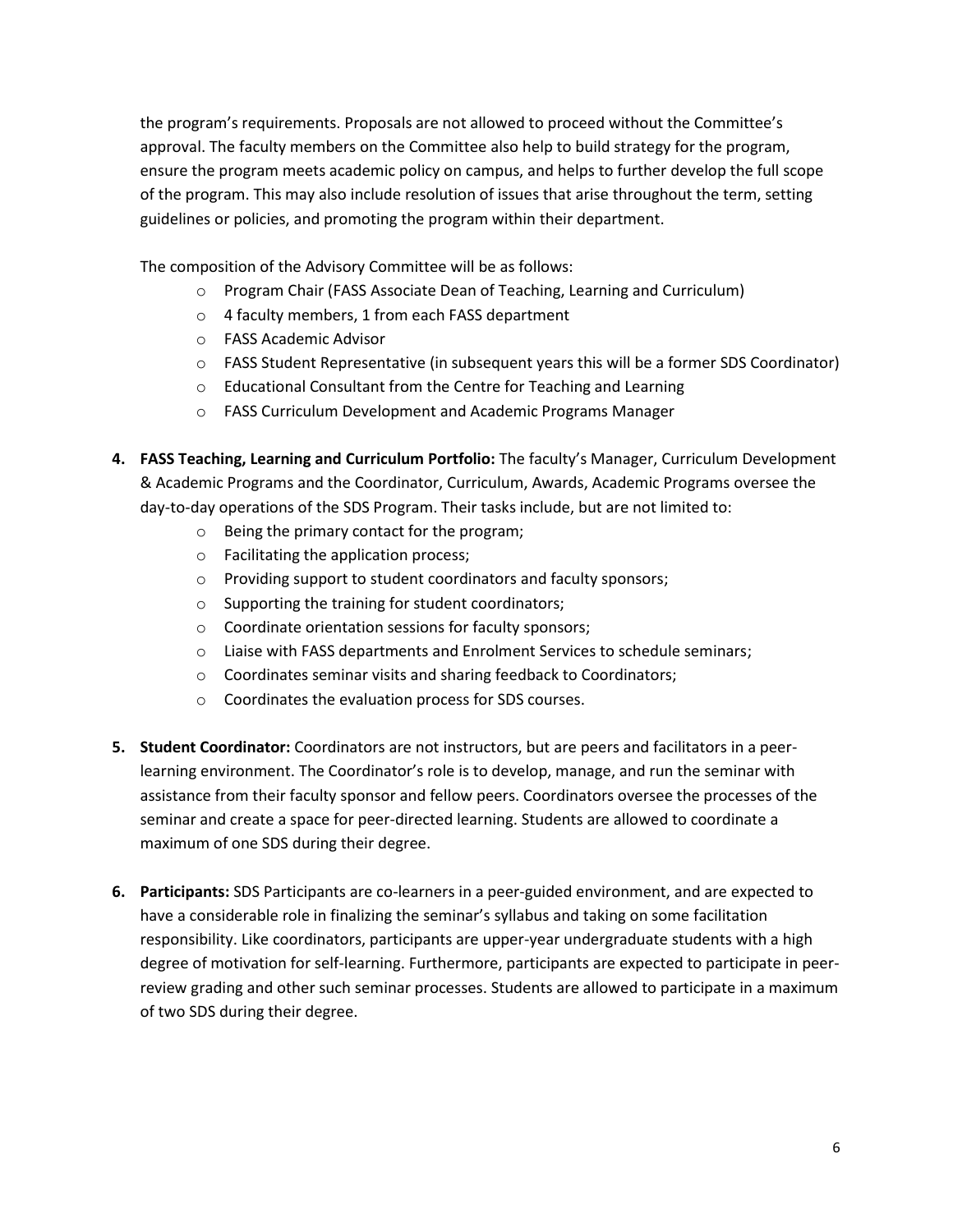# **Faculty of Arts and Social Sciences Student Directed Seminar Advisory Committee**

### **Terms of Reference**

### **Mandate**

The mandate for the Student Directed Seminar Advisory Committee is as follows:

- To recruit strong proposals and student coordinators, generating referrals to possible faculty sponsors within the Faculty as needed, and supporting the recruitment of student participants for approved seminars.
- To review and make decisions on the approval status of student directed seminar proposals for the upcoming academic year. This review will occur in the spring, once a year.
- To act as an advisor on academic issues related to the effective and high-quality implementation of the program. This may include advice and guidance on issues such as evaluation of courses, obtaining course codes, navigating academic policies, responding to complex student issues, making decisions on program policy, and providing advice on program development.

## **Deliverables**

The Committee members are responsible for:

- The proposal review, which will occur in the spring each year. The final decisions will be made by June, to ensure seminars can be scheduled by Enrolment Services in time for summer registration.
- Promoting the program through their department, particularly to the following groups:
	- $\circ$  Talented upper-year students who are well-positioned for coordinating a seminar
	- o Faculty members who might be well-suited sponsors for prospective coordinators
	- o Students who might be interested in enrolling in seminars as a participant
- Attending ad-hoc meetings as needed to provide department perspective on academic issues, including how best to implement programmatic changes and develop the program further.
- Ensuring the program meets and upholds all of UBC's academic policies and standards.

### **Governance**

- Decisions on proposal approval are made by majority vote. In the event of a tie, the Program Chair will cast the deciding vote.
- The Committee is bound by the academic rules of UBC Senate.
- FASS staff will submit a formal program report on a yearly basis to the Dean and the Advisory Committee.
- The Advisory Committee may make suggestions or provide advice on all aspects of the program. Final decisions, if not made by the Committee, will be made by the Associate Dean, Teaching, Learning and Curriculum.